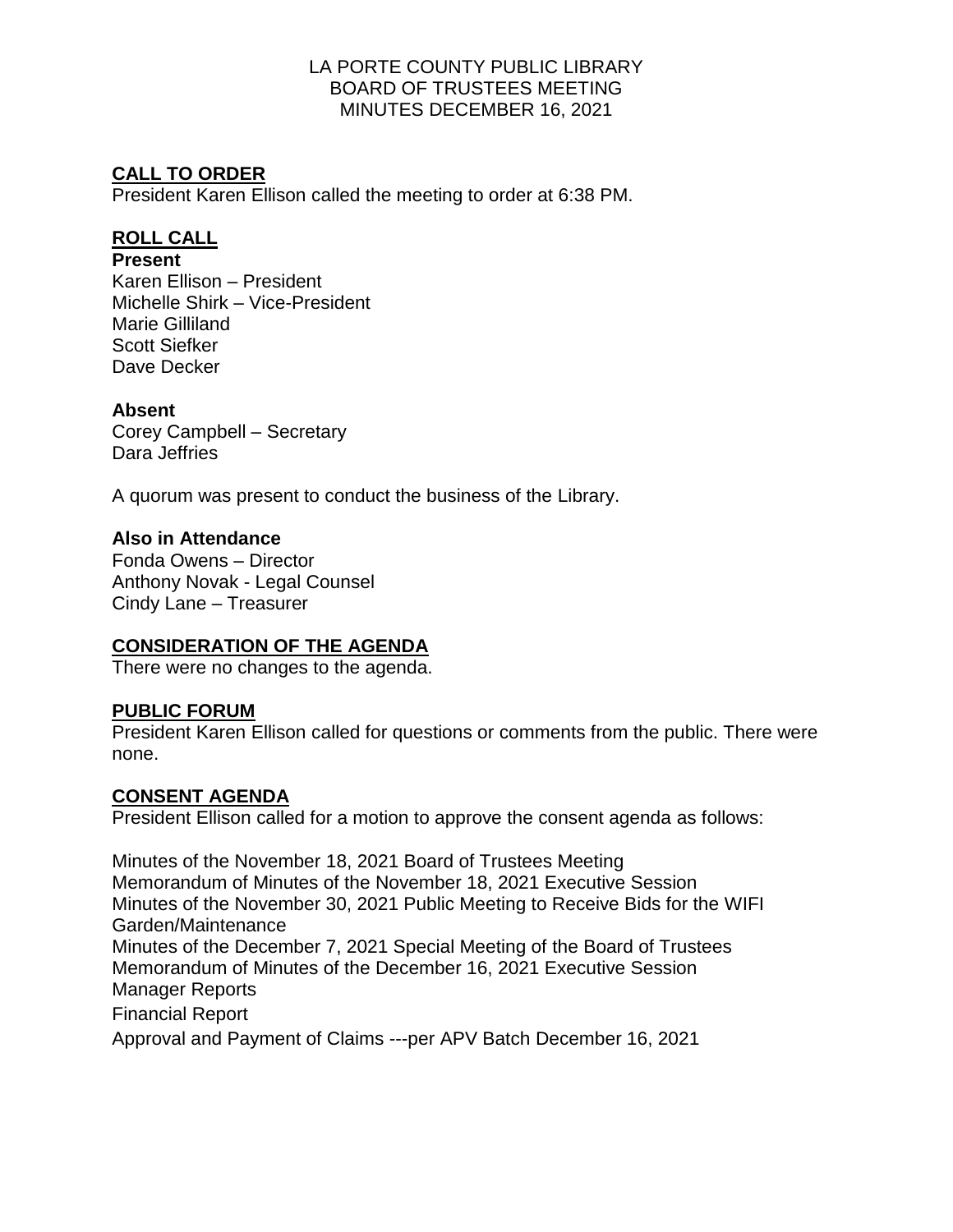Dave Decker moved and Marie Gilliland seconded to approve the consent agenda as presented. The vote was taken and the motion carried.

## **REPORTS**

### **Director**

Director Owens reported the construction on the parking lot has slowed down due to weather, NIPSCO installation is to happen in early January and project completion is scheduled for January 2022. Replacement of the Indiana Avenue stairs will start in spring of 2022. The contract for the WIFI Garden and Maintenance Building has been signed.

The library has been selected by the Urban Library Council's Building Equity: Amplify Summer Learning project that will focus on summer learning for middle school students. Public Services Librarian, Dania Bocanegra will lead the project by offering a Girls Who Code Club. This is a two-year commitment and comes with a small stipend to support the initiative.

Friends of Noguchi met evaluate Noguchi November and make plans for the future. The library has committed to host the High School Art Contest in 2022.

Director Owens also reported the library received an unrestricted gift from the Estate of Patti Lovaas. Total of the gift will be around \$60,000 with the first distribution of \$56,250 received in 2021 and remaining will be distributed in 2022.

The Department of Local Government Finance approved the 2022 Budget as submitted.

Changes in customer databases have been made as follows: Mango Languages was canceled with Rocket Languages was added. Fold3 and Newspapers.com were canceled with US Major Dailies being added. By adding Major Dailies customers will be given current access to many daily newspapers including; NY Times, Chicago Tribune, Washington Post, LA Times and the Wall Street Journal. The Library is also expanding E-Resources by adding Hoopla and currently deciding whether to join the Indiana Overdrive Consortium.

### **Legal Counsel**

Attorney Anthony Novak reported that he worked on the WIFI Garden and Maintenance Building Contract.

### **UNFINISHED BUSINESS**

There was no unfinished business.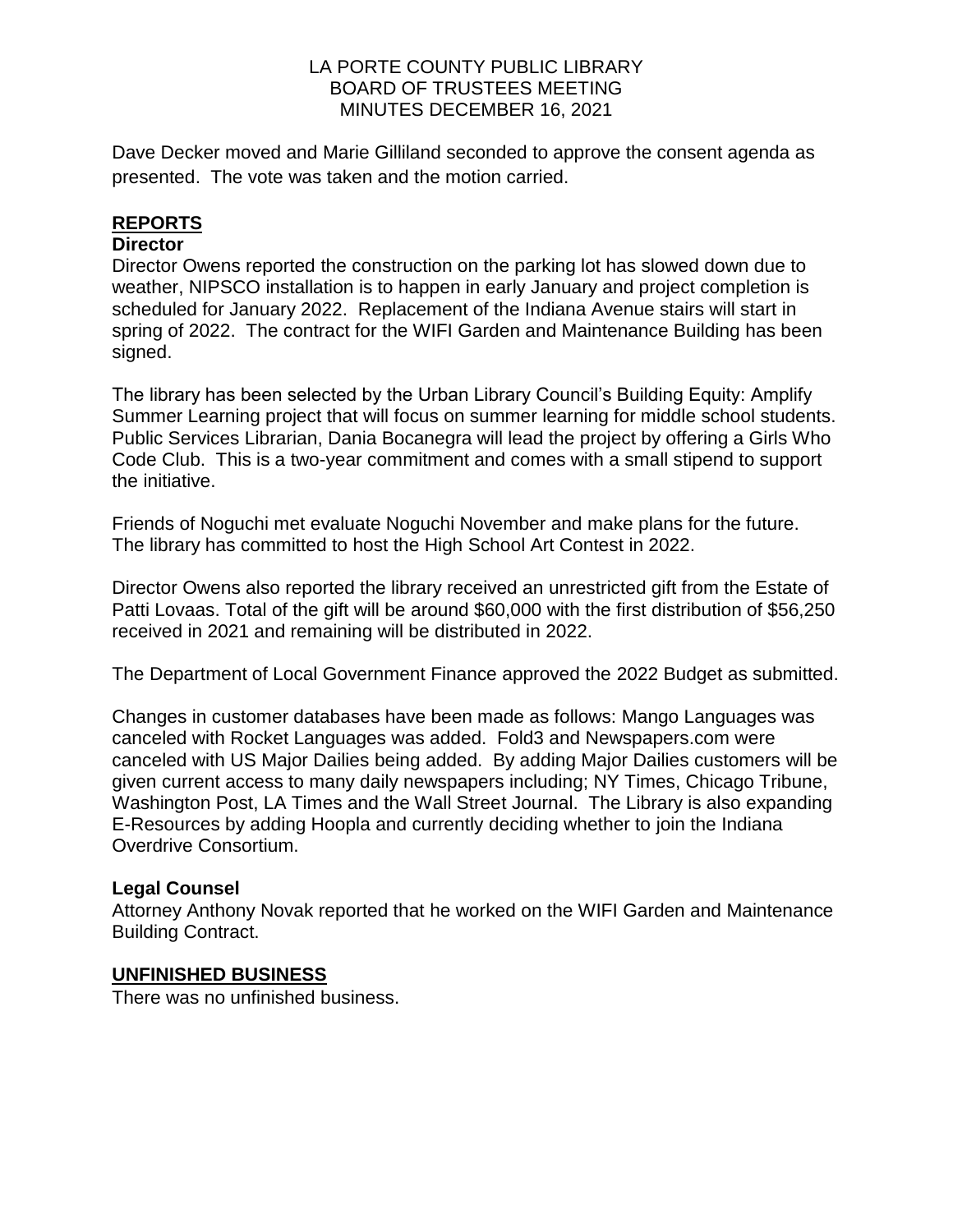#### **NEW BUSINESS**

### **Resolution of 2022 Wages/Salaries/Classifications/Benefits**

Scott Siefker moved and Marie Gilliland seconded to approve the Resolution for 2022 Wages/Salaries/Classifications/Benefits as follows:

## **La Porte County Public Library**

### **2022 Salary Resolution**

**WHEREAS**, all compensation and benefits paid to officials and employees must be included in an annual resolution adopted by the La Porte County Public Library Board of Trustees per IC 36-12-2-24 (a) & (b). The following are presented for the year 2022.

### **Section I: 2022 Wage/Salary Ranges and Positions and Classifications**

The La Porte County Public Library Board of Trustees, hereby reaffirms the salaries and pay schedule for employees of the Library as adopted at the July 15, 2021 and August 19, 2021 Board of Trustees meetings. The schedule is effective with the first full pay in January of 2022. The Library shall consist of the following job classifications, except as otherwise authorized. Employees herein may receive compensation as set forth or within the respective ranges of amounts set herein. Wage and salary ranges do not specify starting wages or salary. The starting wage or salary is dependent on qualifications.

|                        | Salaried/Annual |           | Hourly         |                |          |                |
|------------------------|-----------------|-----------|----------------|----------------|----------|----------------|
| Position               | <b>Minimum</b>  | Midpoint  | <b>Maximum</b> | <b>Minimum</b> | Midpoint | <b>Maximum</b> |
| <b>Director</b>        | \$84,011        | \$104,998 | \$126,006      |                |          |                |
| <b>Manager</b>         | \$53,560        | \$66,955  | \$80,350       |                |          |                |
| <b>Professional II</b> | \$43,680        | \$54,600  | \$65,520       |                |          |                |
| <b>Professional I</b>  |                 |           |                | \$19.00        | \$23.75  | \$28.50        |
| Paraprofessional       |                 |           |                | \$15.00        | \$18.75  | \$22.50        |
| <b>Specialist II</b>   |                 |           |                | \$13.00        | \$16.25  | \$19.50        |
| <b>Specialist I</b>    |                 |           |                | \$12.00        | \$15.00  | \$18.00        |
| <b>Maintenance</b>     |                 |           |                | \$15.00        | \$18.75  | \$22.50        |
| <b>Janitorial</b>      |                 |           |                | \$12.00        | \$15.00  | \$18.00        |
| <b>Interns</b>         |                 |           |                | \$12.00        | \$15.00  | \$18.00        |

#### **Wage/Salary Ranges 2022**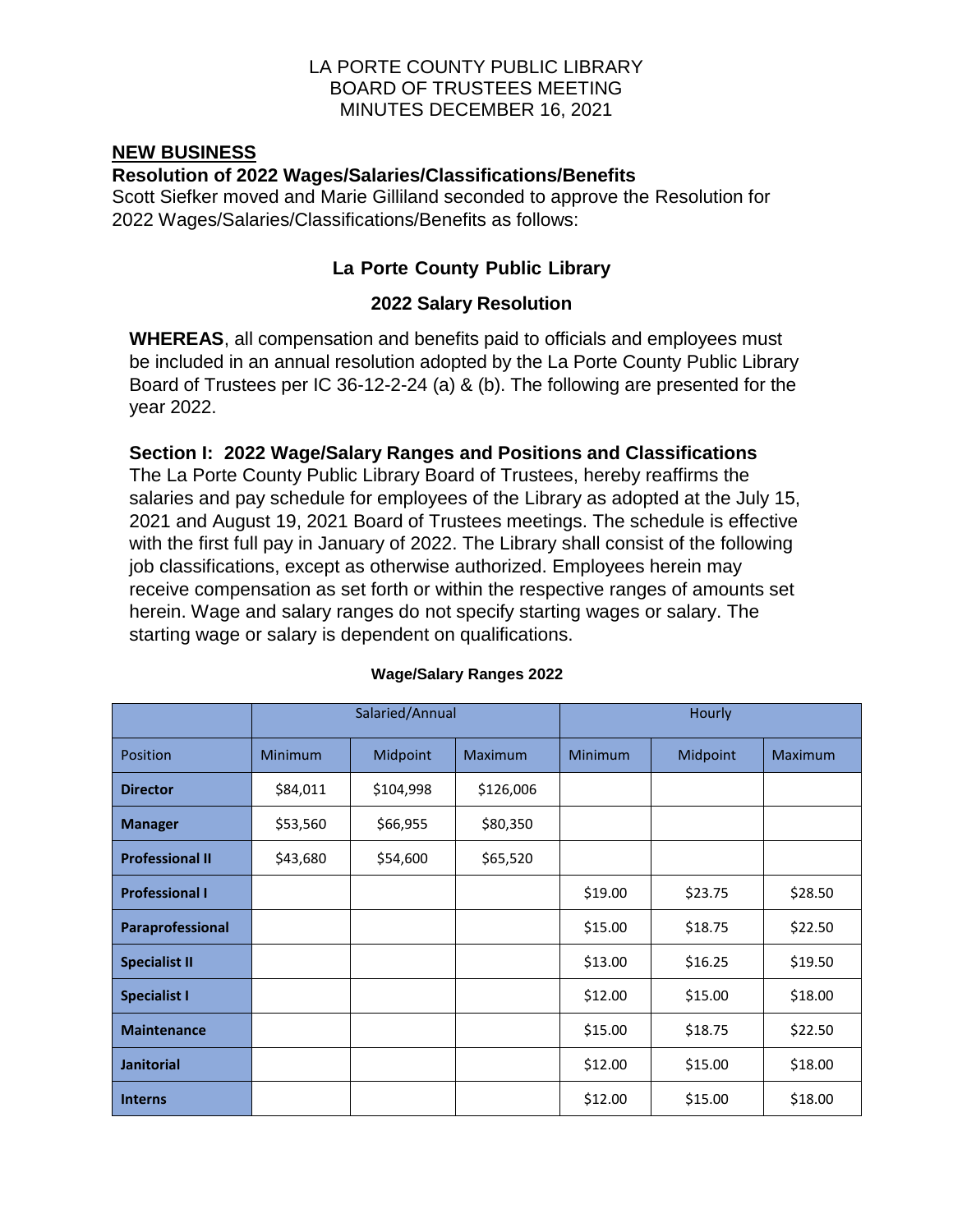## **Section II: Wage adjustments for Current Employees**

All employees receive a flat dollar wage adjustment to their 2022 wage, equal to the difference between the current low end range number and the new low end for their classification. This adjustment will be made with the first full pay in January 2022.

### **Section III: Across-the-Board Increase for all Current Employees**

The wage and salary plan for 2022 also includes a 3% across the board raise for all current employees effective with the first full pay in January 2022.

### **Section IV: Longevity Pay**

Employees receive a 2% increase at each 3 year milestone of employment up to a maximum of 21 years, payable on the first pay following their employment anniversary.

Employees whose wage adjustments or increases put them at the top end of the current wage range, receive a lump sum adjustment for the amount of the increase.

### **Section V: Leave Benefits – 2022**

9 Paid Holidays payable as outlined in Employee Handbook Paid Time Off – schedule as of January 1, 2022, and paid out as outlined in Employee Handbook

|                     | Number of Hours Scheduled Per Week |             |             |           |                                  |
|---------------------|------------------------------------|-------------|-------------|-----------|----------------------------------|
| Years of<br>Service | Less than 20                       | 20-29 hours | 30-39 hours | 40 hours  | Professional<br><b>Employees</b> |
|                     | $\Omega$                           | Pro-rated   | Pro-rated   | Pro-rated | Pro-rated                        |
| 1 through 4 years   | ŋ                                  | 60          | 90          | 120       | 170                              |
| 5 through 9 years   | ŋ                                  | 80          | 120         | 160       | 210                              |
| $10+years$          |                                    | 100         | 150         | 200       | 250                              |

### **Section VI: HSA contribution – 2022**

Employees who have coverage under the Library's group health insurance and completed a wellness check in 2019 will receive a \$1,000 contribution to a health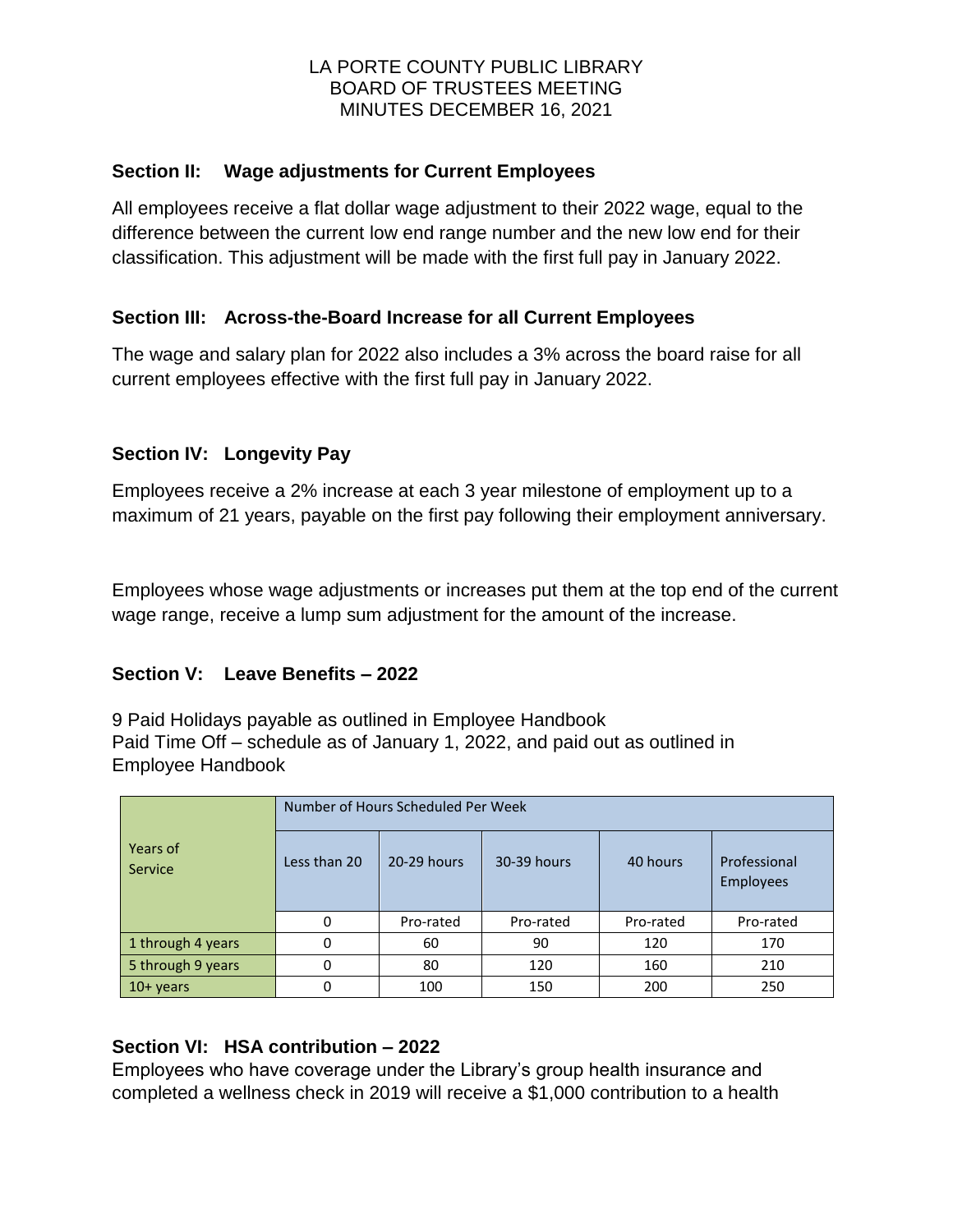savings account established by the employee as per the payout schedule determined by the Library.

Presented to the La Porte County Public Library Board of Trustees, read in full, and adopted this 16<sup>th</sup> day of December, 2021, by the following aye and nay vote.

The vote was taken and the motion carried.

#### **Resolutions of Encumbrances**

Scott Siefker moved and Marie Gilliland seconded to approve the Resolution for Operating Fund as follows:

### **LA PORTE COUNTY PUBLIC LIBRARY RESOLUTION TO ENCUMBER OPERATING FUND**

WHEREAS, it has been determined that it is now necessary to encumber appropriations from the Operating Fund for contracts and purchase orders for items and for services, to further the projects of La Porte County Public Library, which have not yet been delivered during 2021.

NOW THEREFORE, BE IT RESOLVED by the Board of Trustees of La Porte County Public Library, La Porte County, Indiana, that the following appropriations hereby be encumbered from the 2021 budget for Operating Fund and ordered set apart out of that fund herein named and for the purposes herein specified, subject to the laws governing the same –

| PO#  | AMOUNT      | <b>VENDOR</b>                |
|------|-------------|------------------------------|
| 2619 | \$2,480.00  | <b>ABINEYS</b>               |
| 2648 | \$2,507.50  | DUNELAND MEDIA, LLC          |
| 2688 | \$21.60     | <b>BAKER &amp; TAYLOR</b>    |
| 2713 | \$1,000.00  | <b>PAYLOCITY</b>             |
| 2725 | \$460.05    | <b>OFFICE INTERIORS</b>      |
| 2731 | \$29.99     | MIDWEST TAPE                 |
| 2747 | \$14.43     | <b>BAKER &amp; TAYLOR</b>    |
| 2748 | \$28.99     | <b>BAKER &amp; TAYLOR</b>    |
| 2752 | \$23.95     | <b>INGRAM</b>                |
| 2756 | \$11.74     | <b>MIDWEST TAPE</b>          |
| 2781 | \$1,562.50  | <b>IDEA GROUP, LLC</b>       |
| 2791 | \$379.74    | MIDWEST TAPE                 |
| 2792 | \$341.41    | <b>MIDWEST TAPE</b>          |
| 2793 | \$21.49     | <b>MIDWEST TAPE</b>          |
| 2797 | \$17,228.55 | <b>KEMPS OFFICE CITY</b>     |
| 2798 | \$15,634.00 | THE PLAY FOR JAKE FOUNDATION |
|      |             |                              |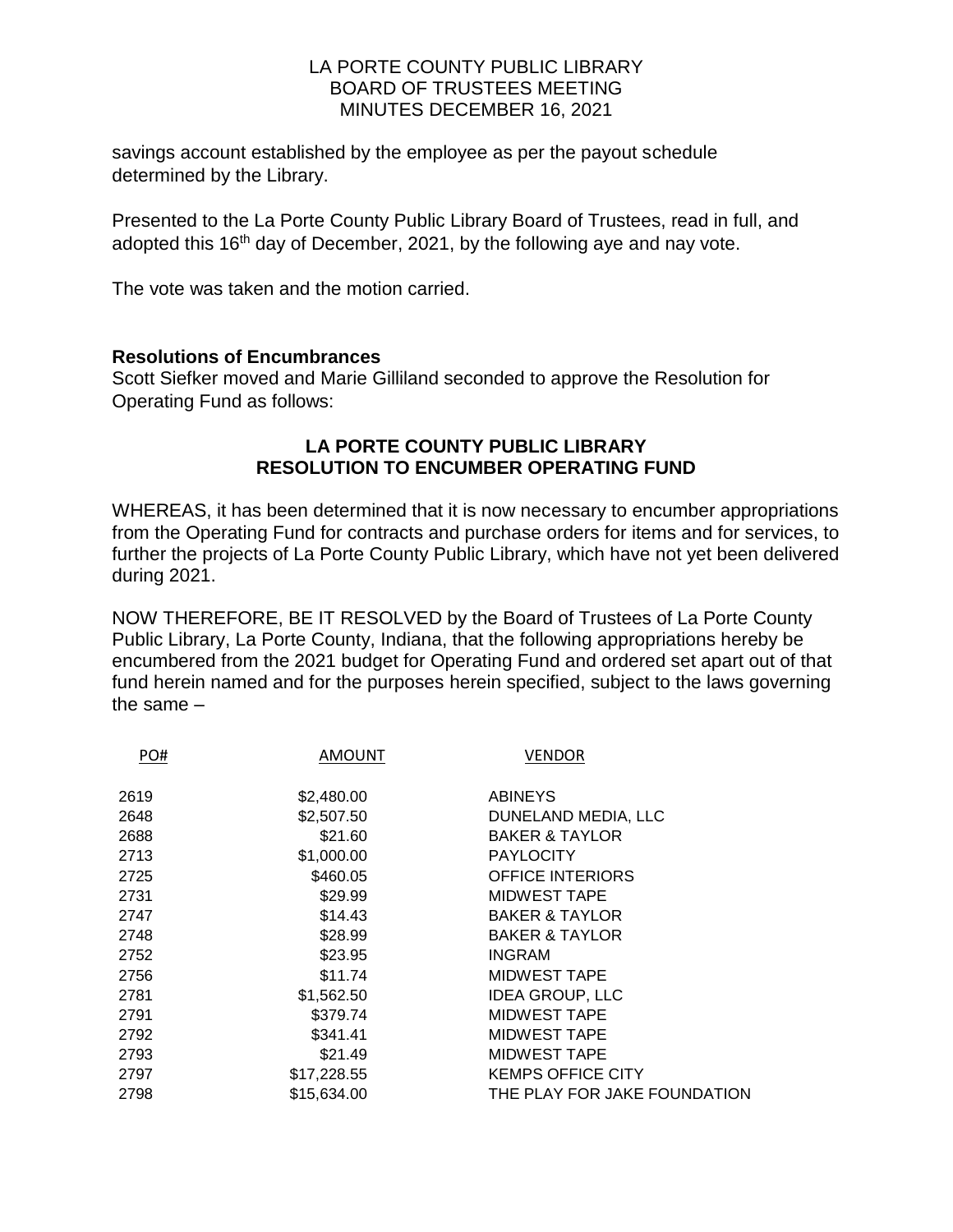| 2799 | \$45.50      | <b>BAKER &amp; TAYLOR</b>           |
|------|--------------|-------------------------------------|
| 2800 | \$14.43      | <b>BAKER &amp; TAYLOR</b>           |
| 2801 | \$50.81      | <b>INGRAM</b>                       |
| 2803 | \$144.91     | <b>INGRAM</b>                       |
| 2804 | \$147.17     | <b>INGRAM</b>                       |
| 2805 | \$181.89     | <b>INGRAM</b>                       |
| 2808 | \$26.28      | <b>BAKER &amp; TAYLOR</b>           |
| 2809 | \$63.79      | <b>BAKER &amp; TAYLOR</b>           |
| 2810 | \$578.48     | <b>MIDWEST TAPE</b>                 |
| 2811 | \$28.28      | <b>MIDWEST TAPE</b>                 |
| 2812 | \$650.76     | <b>MIDWEST TAPE</b>                 |
| 2813 | \$11.24      | <b>MIDWEST TAPE</b>                 |
| 2819 | \$4,554.15   | JOHNSON CONTROLS SECURITY SOLUTIONS |
| 2820 | \$319,437.27 | LARSON DANIELSON CONSTRUCTION       |
| 2821 | \$62.13      | <b>BAKER &amp; TAYLOR</b>           |
| 2822 | \$110.94     | <b>BAKER &amp; TAYLOR</b>           |
| 2823 | \$184.13     | <b>INGRAM</b>                       |
| 2825 | \$877.16     | <b>INGRAM</b>                       |
| 2826 | \$261.34     | <b>INGRAM</b>                       |
| 2827 | \$293.45     | <b>INGRAM</b>                       |
| 2833 | \$1,935.00   | <b>MOBILE BEACON</b>                |
| 2836 | \$8,711.11   | <b>NEW AGE TELECOM</b>              |
| 2837 | \$550.00     | <b>JK3 LAWNCARE INC</b>             |
| 2839 | \$155,438.00 | LARSON DANIELSON CONSTRUCTION       |
| 2842 | \$6,150.00   | LANDSCAPEFORMS                      |
| 2845 | \$185.24     | <b>BAKER &amp; TAYLOR</b>           |
| 2846 | \$2,170.15   | <b>MIDWEST TAPE</b>                 |
| 2847 | \$97.33      | <b>MIDWEST TAPE</b>                 |
| 2848 | \$757.70     | <b>MIDWEST TAPE</b>                 |
| 2851 | \$107.85     | <b>BAKER &amp; TAYLOR</b>           |
| 2853 | \$3,825.00   | <b>H&amp;G PLUMBING AND HEATING</b> |
| 2856 | \$729.96     | <b>DISPLAYS 2 GO</b>                |
| 2873 | \$5,096.00   | <b>GABRIEL BUSS</b>                 |
| 2857 | \$1,124.56   | <b>BAKER &amp; TAYLOR</b>           |
| 2858 | \$52.93      | <b>BAKER &amp; TAYLOR</b>           |
| 2859 | \$132.59     | <b>BAKER &amp; TAYLOR</b>           |
| 2862 | \$300.77     | <b>INGRAM</b>                       |
| 2863 | \$21.59      | <b>INGRAM</b>                       |
| 2865 | \$99.93      | <b>INGRAM</b>                       |
| 2867 | \$233.96     | <b>MIDWEST TAPE</b>                 |
| 2868 | \$1,527.34   | <b>MIDWEST TAPE</b>                 |
| 2869 | \$4,758.45   | <b>MIDWEST TAPE</b>                 |
| 2870 | \$509.68     | <b>MIDWEST TAPE</b>                 |
| 2878 | \$2,135.18   | <b>GARDENER'S SUPPLY COMPANY</b>    |
| 2883 | \$7.47       | <b>INGRAM</b>                       |
| 2885 | \$25.20      | <b>INGRAM</b>                       |
| 2887 | \$679.96     | <b>FINDAWAY WORLD</b>               |
| 2889 | \$195.00     | LANDSCAPEFORMS                      |
| 2894 | \$559.77     | <b>SYNCHRONY BANK</b>               |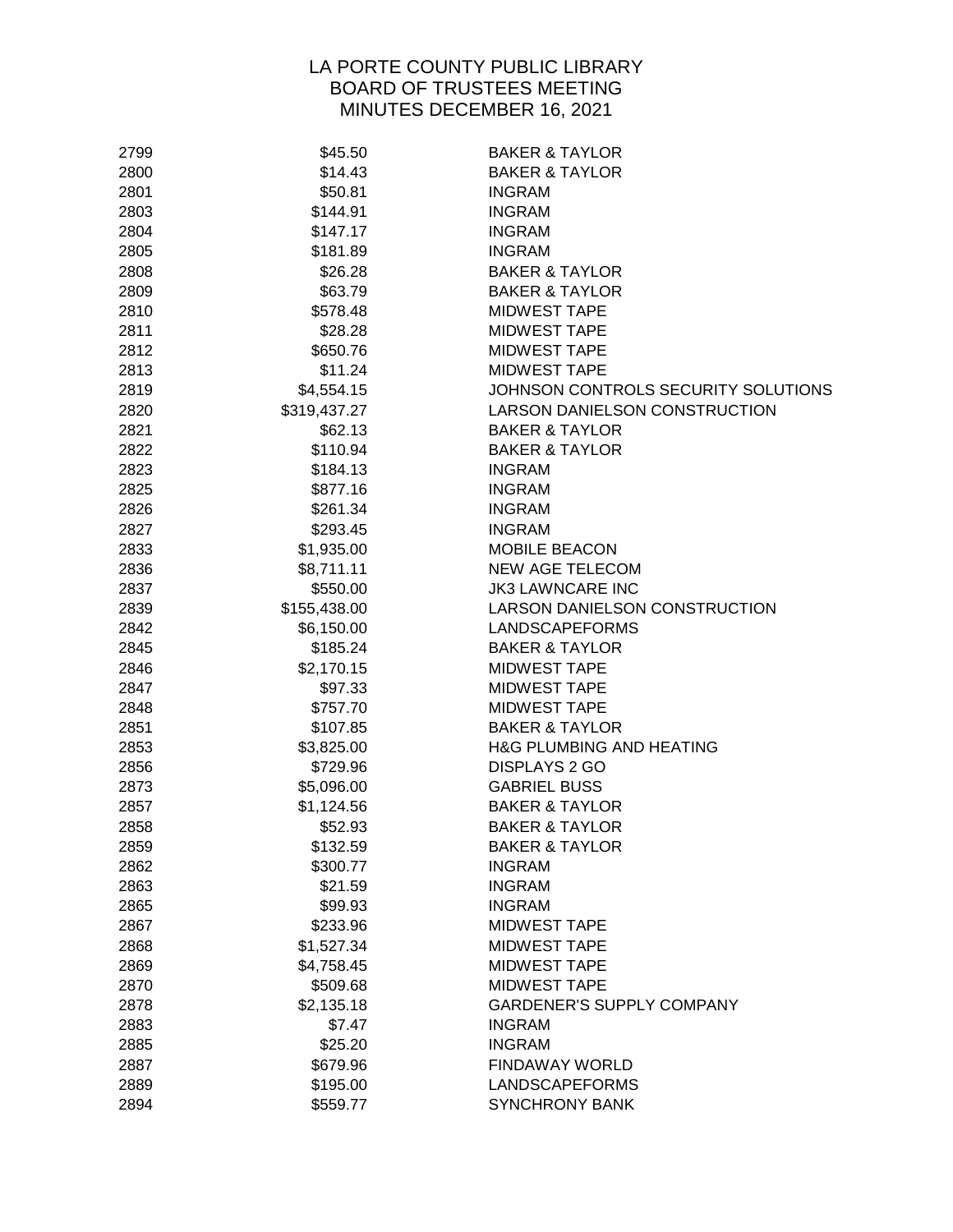| 2895 | \$100.95       | <b>INGRAM</b>                 |
|------|----------------|-------------------------------|
| 2896 | \$75.02        | <b>INGRAM</b>                 |
| 2897 | \$39.10        | <b>INGRAM</b>                 |
| 2898 | \$1,321.63     | <b>MIDWEST TAPE</b>           |
| 2899 | \$67.15        | MIDWEST TAPE                  |
| 2907 | \$2,051.64     | AMERICAN LIBRARY ASSOCIATION  |
| 2908 | \$438,900.65   | LARSON DANIELSON CONSTRUCTION |
| 2909 | \$5,135.00     | NEW AGE TELECOM               |
| 2910 | \$7,145.00     | <b>NEW AGE TELECOM</b>        |
|      | \$1,022,423.91 | <b>TOTAL</b>                  |

Presented to the La Porte County Public Library Board of Trustees, read in full, and adopted this 16<sup>th</sup> day of December, 2021, by the following aye and nay vote.

The vote was taken and the motion carried.

### **Resolutions of Encumbrance**

Dave Decker moved and Scott Seifker seconded to approve the Resolution for Rainy Day Fund as follows:

#### **LA PORTE COUNTY PUBLIC LIBRARY RESOLUTION TO ENCUMBER RAINY DAY FUND**

WHEREAS, it has been determined that it is now necessary to encumber appropriations from the Rainy Day Fund for contracts and purchase orders for items and for services, to further the projects of

La Porte County Public Library, which have not yet been delivered during 2021.

NOW THEREFORE, BE IT RESOLVED by the Board of Trustees of La Porte County Public Library, La Porte County, Indiana, that the following appropriations hereby be encumbered from the 2021 budget for Rainy Day Fund and ordered set apart out of that fund herein named and for the purposes herein specified, subject to the laws governing the same

| <b>Purchase Order #</b> | <b>Vendor</b>           | <b>Amount Encumbered</b> |
|-------------------------|-------------------------|--------------------------|
| PO#2567                 | JONES, PETRIE, RAFINSKI | \$26,414.34              |
| Po#2908                 | LARSON DANIELSON        | \$475,000.00             |
|                         | <b>CONSTRUCTION</b>     |                          |
|                         | Total                   | \$501,414.34             |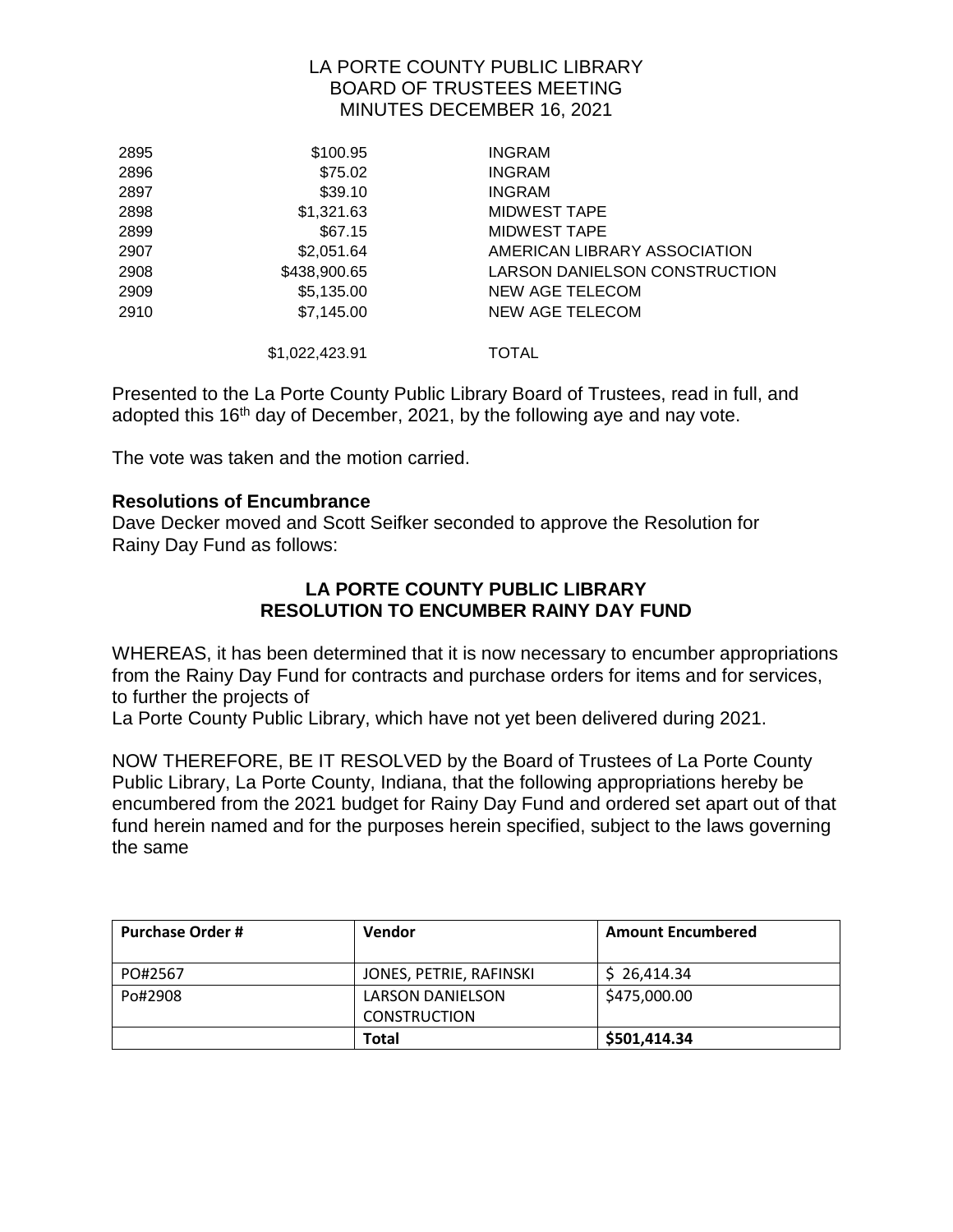Presented to the La Porte County Public Library Board of Trustees, read in full, and adopted this 16<sup>th</sup> day of December, 2021, by the following aye and nay vote.

The vote was taken and motion carried.

### **Resolution to Encumber**

Dave Decker moved and Michelle Shirk seconded to approve the Resolution for Library Improvement Reserve Fund as follows:

### **LA PORTE COUNTY PUBLIC LIBRARY RESOLUTION TO ENCUMBER LIBRARY IMPROVEMENT RESERVE FUND**

WHEREAS, it has been determined that it is now necessary to encumber appropriations from the Library Improvement Reserve Fund (LIRF) for contracts and purchase orders for items and for services, to further the projects of La Porte County Public Library, which have not yet been delivered during 2021.

NOW THEREFORE, BE IT RESOLVED by the Board of Trustees of La Porte County Public Library, La Porte County, Indiana, that the following appropriations hereby be encumbered from the 2021 budget for Library Improvement Reserve Fund (LIRF) and ordered set apart out of that fund herein named and for the purposes herein specified, subject to the laws governing the same.

| Purchase Order # | Vendor                  | Amount Encumbered |
|------------------|-------------------------|-------------------|
| PO#2908          | <b>LARSON DANIELSON</b> | \$96,000.00       |
|                  | <b>CONSTRUCTION</b>     |                   |

Presented to the La Porte County Public Library Board of Trustees, read in full, and adopted this 16<sup>th</sup> day of December, 2021, by the following aye and nay vote.

The vote was taken and the motion carried.

### **Resolution of Fund Appropriation Transfer**

Michelle Shirk moved and Dave Decker seconded to approve the Resolution of Fund Appropriation Transfer for the Operating Fund:

## **LIBRARY APPROPRIATION RESOLUTION BOARD OF TRUSTEES LA PORTE COUNTY PUBLIC LIBRARY**

Whereas, it has been shown that certain existing appropriations in the Operating Fund now have unobligated balances which will not be needed for the purposes for which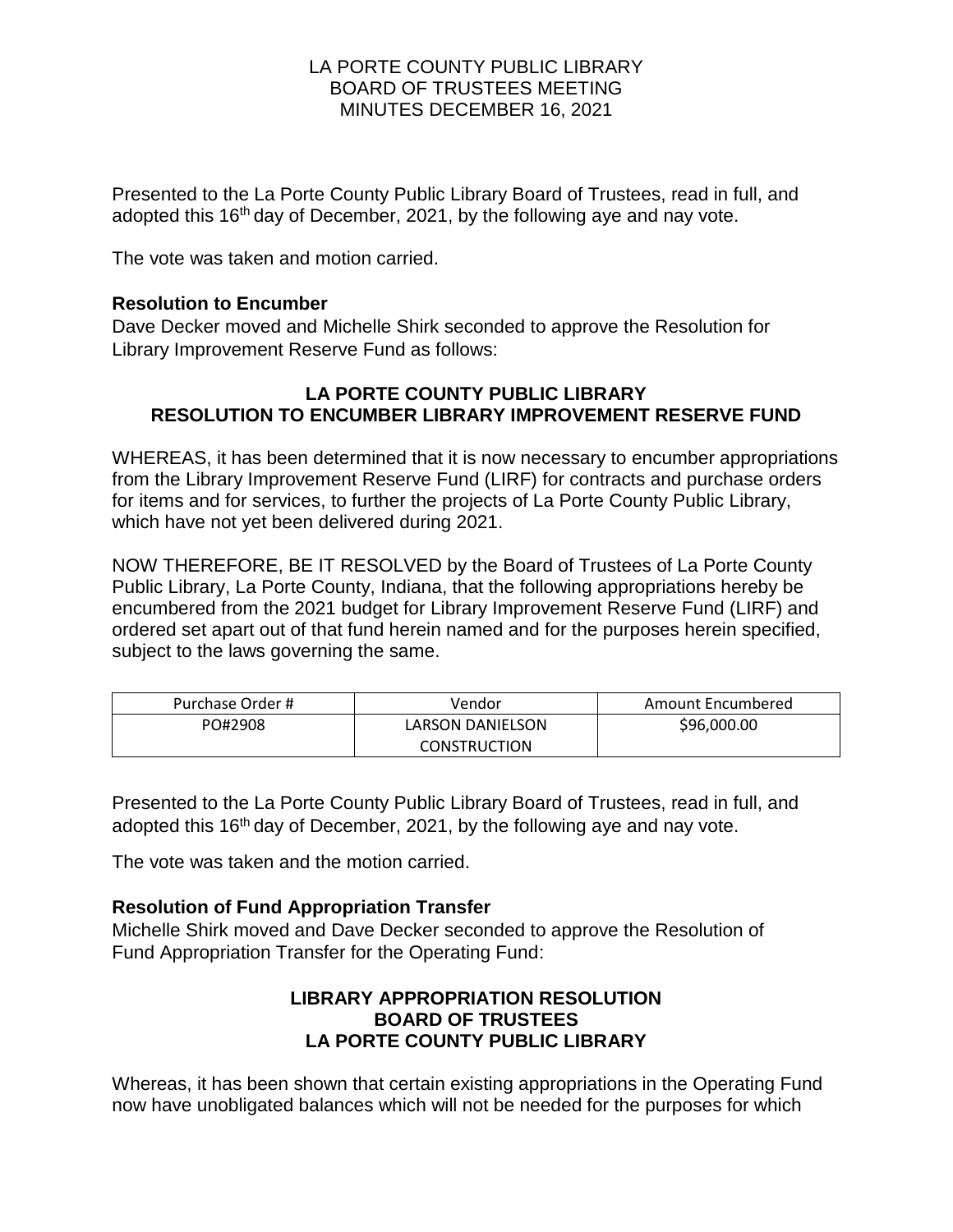appropriated, and others have deficit balances, it is therefore resolved that the following existing appropriation surpluses and deficits be transferred as follows:

| <b>Transfer From</b>  | Transfer To               | Amount      |
|-----------------------|---------------------------|-------------|
| Prof Svcs – Eng/Archt | Cap Outlay – Construction | \$55,000.00 |

Presented to the La Porte County Public Library Board of Trustees, read in full, and adopted this 16<sup>th</sup> day of December, 2021, by the following aye and nay vote.

The vote was taken and the motion carried.

### **Resolution of Fund Appropriation Transfer**

Scott Siefker moved and Marie Gilliland seconded to approve the Resolution of Fund Appropriation Transfer for the Rainy Day Fund:

### **LIBRARY APPROPRIATION RESOLUTION BOARD OF TRUSTEES LA PORTE COUNTY PUBLIC LIBRARY**

Whereas, it has been shown that certain existing appropriations in the Rainy Day Fund now have unobligated balances which will not be needed for the purposes for which appropriated, and others have deficit balances, it is therefore resolved that the following existing appropriation surpluses and deficits be transferred as follows:

| <b>Transfer From</b>  | <b>Transfer To</b>    | Amount     |
|-----------------------|-----------------------|------------|
| Machinery / Equipment | Prof Svcs – Eng/Archt | \$2,700.00 |

Presented to the La Porte County Public Library Board of Trustees, read in full, and adopted this 16<sup>th</sup> day of December, 2021, by the following aye and nay vote.

The vote was taken and the motion carried.

#### **Recommendation to Expand Hours at Coolspring Branch**

Scott Siefker moved and Michelle Shirk seconded to approve the recommendation to expand hours at Coolspring Branch by 5 hours per week which would mean opening at 9:00am. The vote was taken and the motion carried.

#### **Request to Create a Receiving and Inventory Paraprofessional**

Marie Gilliland moved and Dave Decker seconded to approve the request to create a receiving and inventory paraprofessional position. The vote was taken and the motion carried.